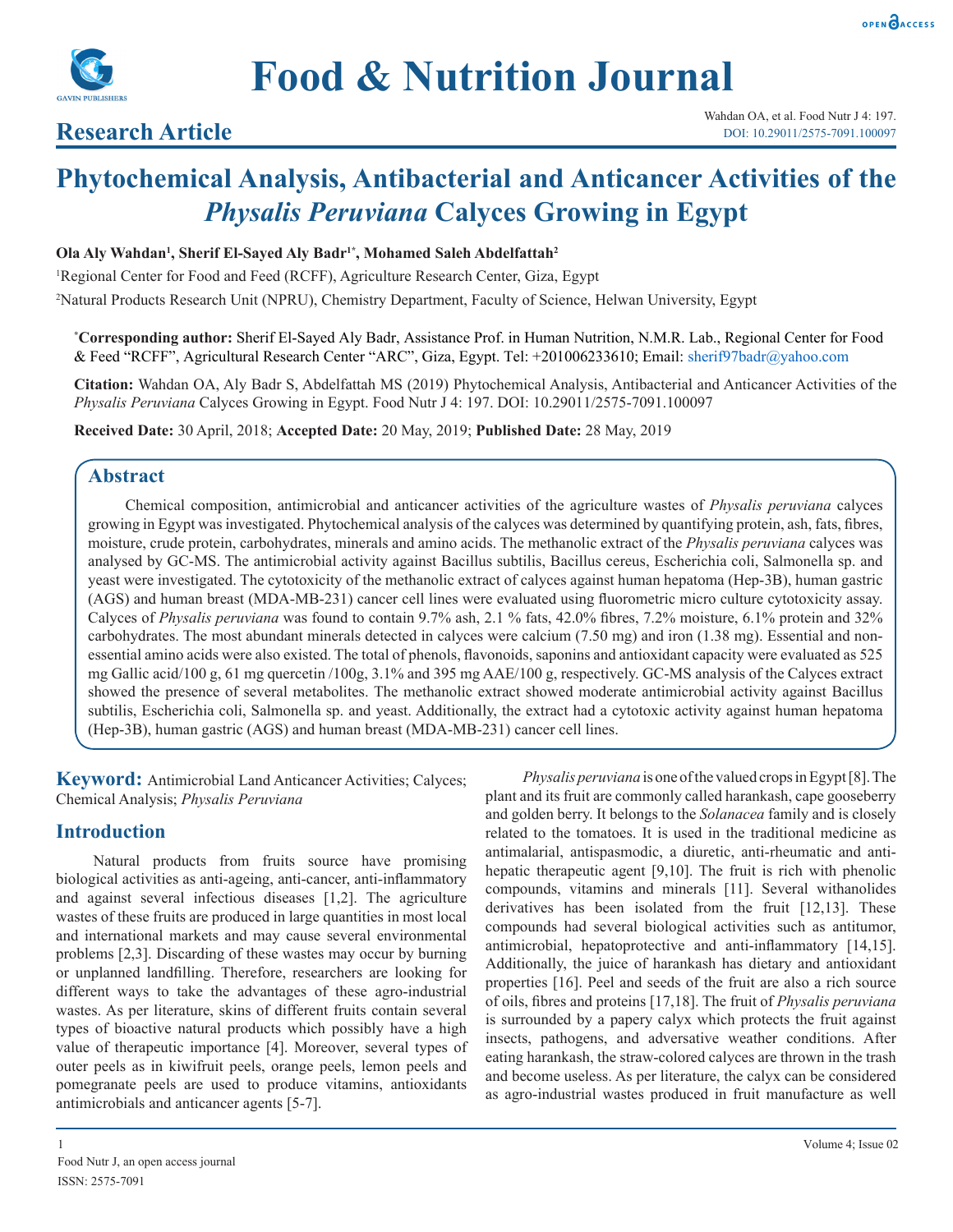as an unexplored source of bioactive compounds. This study was designed to assess the chemical composition, antimicrobial and anticancer activities of the waste calyces of *Physalis peruviana* fruit growing in Egypt.

# **Materials and Methods**

#### **Sample Collection**

Physalis was purchased from the different Egyptian local markets during January 2017. Calyces of *Physalis peruviana* were collected, air dried and stored in plastic bags.

#### **Preparation of the Methanolic Extract**

Dried calyces of *Physalis peruviana* was grounded to a finely coarse powder. Five grams of the powder was mixed with 20 ml of 80% methanol (v/v) using a Turrax mixer set at 11,000 rpm for 20 seconds [19]. The extract was then centrifuged at 3000 rpm for 30 minutes to remove the residues. The solvent was evaporated under vacuum.

#### **Chemical Analysis**

Ash, fats, fibres, moisture and crude protein were determined according to the AOAC methods (1995) [20]. Carbohydrate content was calculated by difference [21].

#### **Mineral and amino acids profiles**

Measurement of Fe, Zn and Cu was conducted according to the AOAC (2002) [22]. The amino acids were estimated by the AOAC protocol (2005) [23].

#### **Gas chromatography analysis (GC-MS**)

Analysis of the methanolic extract of the *Physalis peruviana* calyces was carried out using gas chromatography (Agilent Technologies 7890A) [24]. The components (Figure S1) were verified by matching their mass spectra and retention time with the database of National Institute of Standard and Technology (NIST) library.



**Figure S1:** GC-MS chromatogram *Physalis peruviana* calyces crude extract.

#### **Total phenolic, total flavonoids, saponins and antioxidant activity**

The total phenolic, total flavonoids, saponins and antioxidant activity of the *Physalis peruviana* calyces were evaluated according to the reported methods in the literature [25-29].

#### **Mycotoxin Determination**

Total aflatoxin was performed according to AOAC (1998).

#### **Antimicrobial Activity**

Five microorganisms including two Gram-negative bacteria (*E. coli* and *Salmonella* sp.), two Gram-positive bacteria (*Bacillus cereus* and *Bacillus subtilis*) and one fungal strain (yeast) were used in our study. The strains were kindly supplied by Food Safety Laboratory, Regional Centre for Food and Feed, Agricultural Research Centre. The strains were maintained on slants of nutrient agar at 4 º C in our laboratory. The microorganisms were cultured in Brain Heart Infusion broth at 37 º C for 24 hours. The antibacterial activity of methanolic extract of *Physalis peruviana* calyces was evaluated by the disk diffusion method [30].

#### **Cytotoxicity study**

In this study, human hepatoma (Hep-3B), human gastric (AGS) and human breast (MDA-MB-231) cancer cell lines were supplied from the American Type Cell Culture Collection (ATCC, Manassas, VA, USA). The AGS and HeP-3B cells were cultured in Roswell Park Memorial Institute (RPMI) medium with 10% Fetal Bovine Serum (FBS). The MDA-MB-231 cells were cultured in Dulbecco's Modified Eagle's Medium (DMEM) supplemented with 4.5 g/L of glucose, 4 mmol/l of L-glutamine, and 10% heat-inactivated fatal calf serum [31]. Cancer cells (6000 cells/ well) were seeded into a 96-well culture plate in 200 μl RPMI medium containing 10% FBS. Cells were cultured in a humidified atmosphere of 5%  $\text{CO}_2$  at 37 °C. Extract concentrations ranged from 25-200 µg/ml were separately added to each well and monitored for their anticancer activity. After the 24-hourincubation period, cells were washed with of Phosphate-Buffered Saline (PBS). A 200 μl of PBS containing fluorescein diacetate (10 μg/ml) that was added to each well. The plates were incubated at 37 ° C for one hour. Fluorescence was detected after one hour. Luteolin (17.5 µM) was used as a positive control [32].

# **Results and Discussion**

#### **Phytochemical Analysis**

Phytochemical analysis of *Physalis peruviana* calyces that grows in Egypt is summarized in Tables 1-4. The percentages of ash, fat, fibre, moisture, protein, carbohydrates, minerals and amino acids are calculated based on dry weight of calyces. The results showed that calyces of *Physalis peruviana* are rich with carbohydrate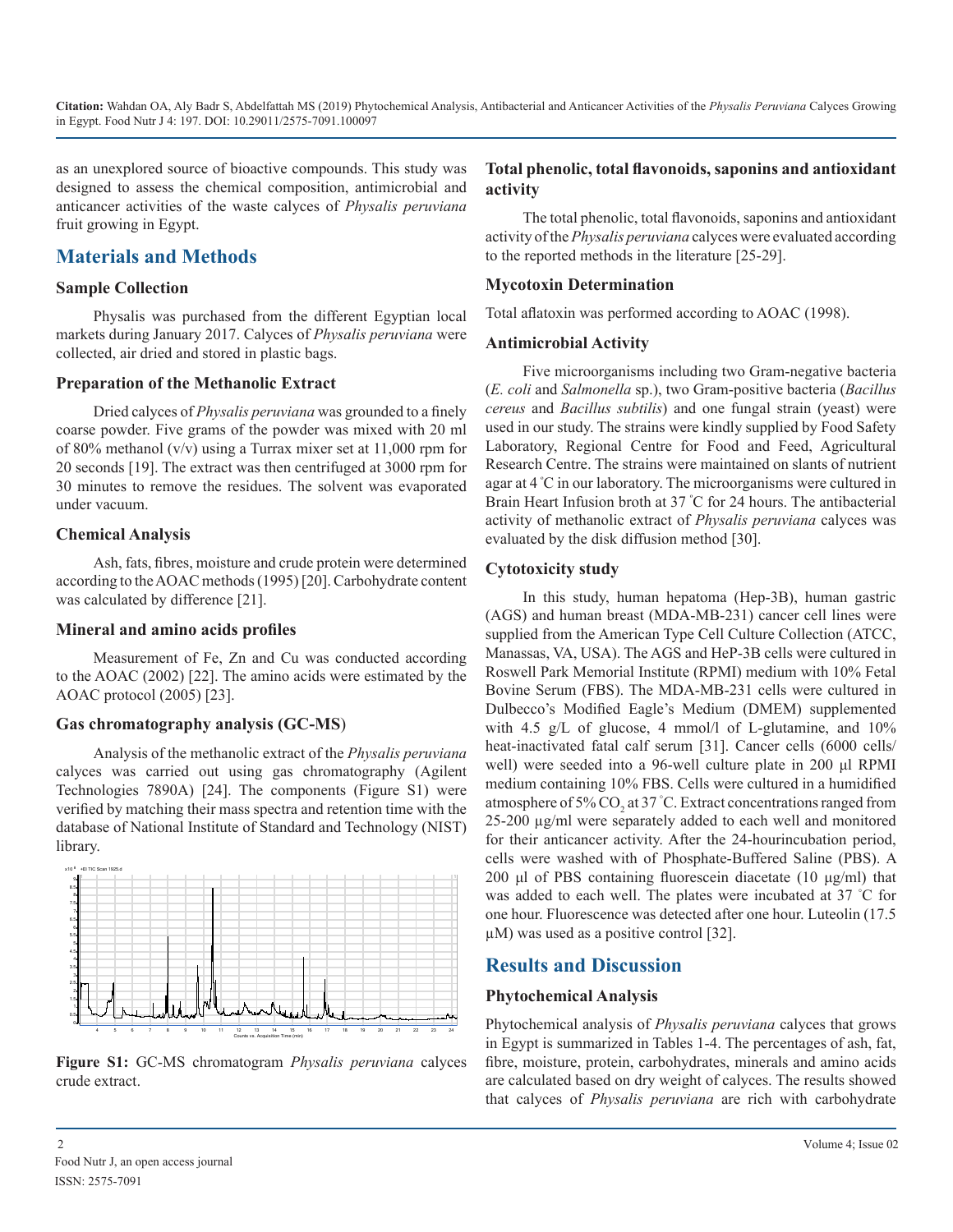(42.0%). Carbohydrates are the most abundant nutrient in several fruit peels [33]. Additionally, calyces contain fibre (32.0%), fat (2.1%) and protein (6.1%). The protein content of the *Physalis peruviana* calyces was higher compared with the protein content (1.02%) found in physalis fruit juice. Moreover, the ash and moisture content of calyces is 9.7% and 7.2%, respectively. The percentage of ash content reflects that calyces are rich with some minerals. As shown in Table 2, the level of calcium (7.50 mg) and iron (1.38 mg) is the highest in the calyces of *Physalis peruviana*. Calcium and iron are the major minerals in calyces of *Physalis peruviana*. It was reported that raw physalis juice had high contents of potassium (1210 mg/100 g) and sodium (1210 mg/100 g) [34]. Calcium plays an important role in the interactions between cells walls and ensures the structure of cells by hardening them. It's also an important parameter in the synthesis of ethylene during maturing of the fruits [35]. Iron is vital for energy metabolism, temperature control and immune system [36].

| <b>Components</b> | % (based on dry weight<br>basis) |
|-------------------|----------------------------------|
| Ash               | 9.7                              |
| Fats              | 2.1                              |
| Fibers            | 42.0                             |
| Moisture          | 7.2                              |
| Protein           | 6.1                              |
| Carbohydrates     | 32.0                             |

**Table 1:** Chemical analysis of the dried *Physalis peruviana* calyces.

| <b>Minerals</b> | (mg/100g calyces) |
|-----------------|-------------------|
| Calcium         | 7.50              |
| Iron            | 1.38              |
| Copper          | 0.03              |
| Zinc            | 0.02              |

**Table 2:** Minerals content of the dried *Physalis peruviana* calyces.

| Amino acid | $\frac{0}{0}$ |
|------------|---------------|
| Aspartic   | 0.48          |
| Glutamic   | 0.47          |
| Therionine | 0.22          |
| Serine     | 0.23          |
| Proline    | 0.25          |

| Glycine       | 0.30 |
|---------------|------|
| Alanine       | 0.32 |
| Valine        | 0.29 |
| Isoleucine    | 0.21 |
| Leucine       | 0.35 |
| Tyrosine      | 0.18 |
| Phenylalanine | 0.23 |
| Hisitidine    | 0.11 |
| Lysine        | 0.28 |
| Arginine      | 0.27 |
| Cysteine      | 0.16 |
| Methionine    | 0.10 |

**Table 3:** Amino acid profile of the dried *Physalis peruviana* calyces.

| <b>Constituent</b>                               | <b>Results</b> |
|--------------------------------------------------|----------------|
| Total phenolics content (mg gallic<br>acid/100g) | 525            |
| Total flavonoids content (mg quercetin<br>(100g) | 61             |
| Saponin $(\% )$                                  | 31             |
| Total antioxidant capacity (mg AAE/100g)         | 395            |

**Table 4:** Phytochemical analysis of the dried *Physalis peruviana* calyces.

To get more data about the phytochemical composition of *Physalis peruviana* calyces, the amino acids were determined and presented in Table 3. From the results, aspartic and glutamic acid were the major free amino acids in calyces with concentrations of 0.48% and 0.47%, respectively. Following in the order is leucine, alanine, glycine and the other amino acids. The amount of total phenolic, flavonoid, saponin and antioxidant capacity of the calyces from *Physalis peruviana* are presented in Table 4. The total phenolic contents were determined as mg gallic acid/100 g extract on comparison with a standard gallic acid curve. The extract showed a high total phenolic content (525 mg gallic acid/100 g). The total flavonoid content (61 mg quercetin /100 g) was determined as mg quercetin /100 g extract after comparison with the quercetin calibration curve. The extract also has 3.1% of crude saponin. As per literature, these compounds can be found not only in the eatable part of the fruits but also in the non-eatable portions and have different biological activities such as antioxidant, antihepatotoxic effects and anti-inflammatory activity [37-39]. The total antioxidant activity of the *Physalis peruviana* calyces was 395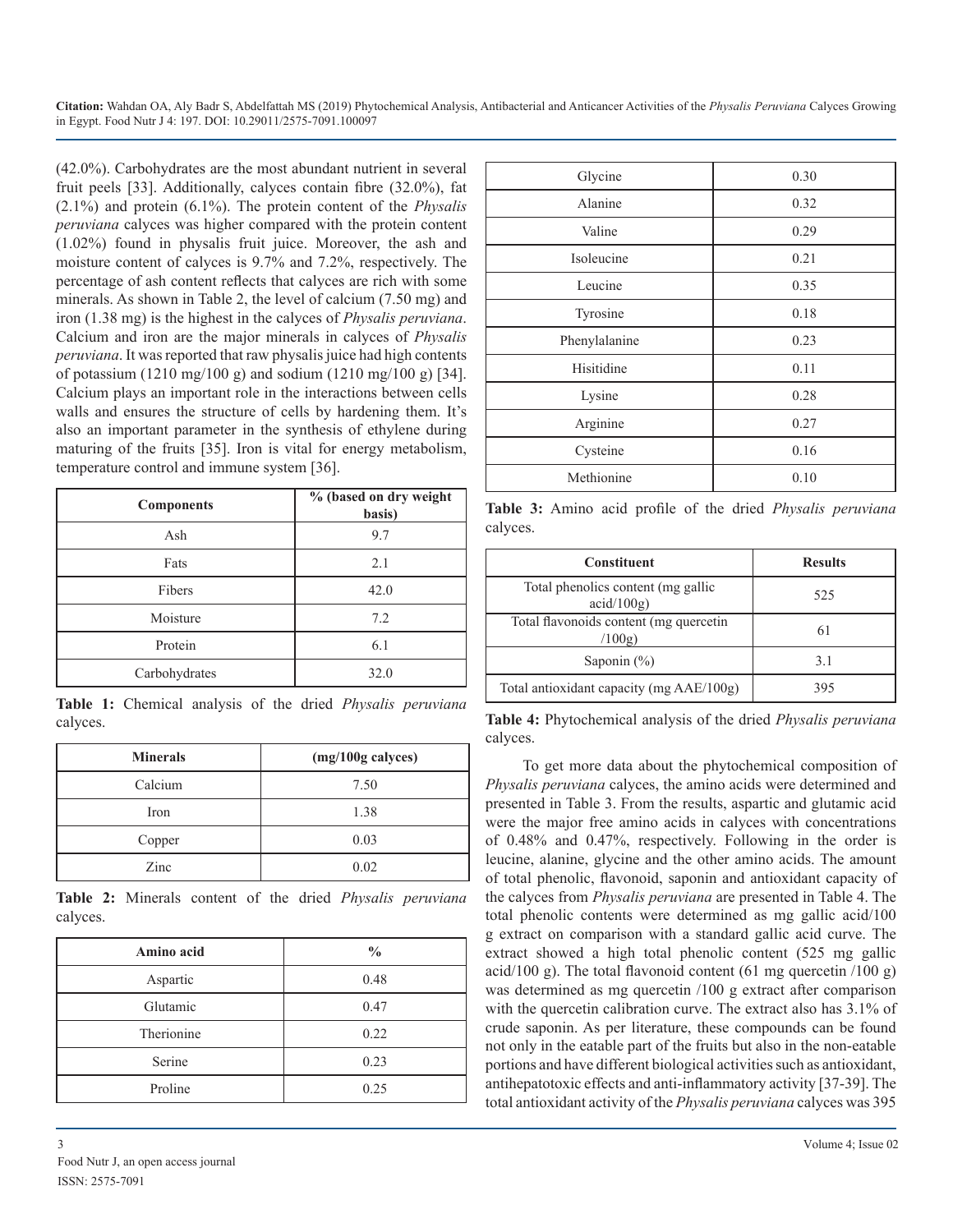mg Ascorbic Acid Equivalence (AAE)/100 g. The total antioxidant capacity may due to its flavonoids and phenol contents, compared to the fruit [40]. The lower value of the total antioxidant capacity of *Physalis peruviana* fruit was reported in the literature [41]. The dried calyces were free from aflatoxins.

The GC-MS analysis of the methanolic extract of *Physalis peruviana* calyces is shown in Table 5. Twenty-four compounds were identified, where the major predominant constituents were 2',5'-dimethoxyflavone (43.7%), 2',4'-dimethoxy-3-hydroxy-6-methylflavone (12.06%), 3-hydroxy-7,8,2'-trimethoxyflavone (6.39%) and xanthine (2.85%). Several polyphenols (phenolic and flavonoid) were identified in Physalis fruit by GC-MS [42]. According to the best of our knowledge, this research work is the first report about the phytochemical composition of calyces of *Physalis peruviana* cultivated in Egypt.

| N <sub>0</sub> | <b>Retention</b><br>time | <b>Compound Name</b>                                   | Area (%) |
|----------------|--------------------------|--------------------------------------------------------|----------|
| 1              | 4.904                    | 2',5'-dimethoxyflavone                                 | 43.7     |
| $\overline{2}$ | 5.804                    | 4-Hydroxychalcone                                      | 1.84     |
| 3              | 5.559                    | 7-Hydroxycoumarin-3-<br>carboxylic acid                | 2.68     |
| $\overline{4}$ | 6.814                    | 3,6,3',4'-Tetramethoxyflavone                          | 1.15     |
| 5              | 7.70                     | 3-(3,4-Dimethoxyphenyl)-7-<br>hydroxy-4-methylcoumarin | 1.87     |
| 6              | 7.735                    | Phytol                                                 | 1.03     |
| 7              | 7.767                    | Isovitexin                                             | 0.6      |
| 8              | 8.505                    | Biotin                                                 | 1.54     |
| 9              | 8.961                    | Gardenin                                               | 1.02     |
| 10             | 10.31                    | Spironolactone                                         | 0.65     |
| 11             | 10.76                    | 3,6,2',3'Tetramethoxyflavone                           | 0.8      |
| 12             | 10.87                    | Quercetin                                              | 0.85     |
| 13             | 11.23                    | 3,2',4',5',6<br>Pentamethoxyflavone                    | 0.81     |
| 14             | 12.68                    | 3-Hydroxy-7,8,2'-<br>trimethoxyflavone                 | 6.39     |
| 15             | 12.96                    | Vitexin                                                | 1.94     |

| 16 | 14.71 | 2',4'-Dimethoxy-3-hydroxy-6-<br>methylflavone         | 12.06 |
|----|-------|-------------------------------------------------------|-------|
| 17 | 15.36 | $3,5,3',5'$ -Tetra-tert-<br>butyldiphenoquinone       | 1.70  |
| 18 | 15.79 | Methylprednisolone succinate                          | 1.32  |
| 19 | 17.73 | 2-Hydroxy-2',4',6'-<br>trimethoxychalcone             | 1.02  |
| 20 | 18.82 | Isovitexin                                            | 0.9   |
| 21 | 19.22 | Xanthine                                              | 2.85  |
| 22 | 19.89 | $3'$ -Benzyloxy-5,6,7,4'-<br>tetramethoxyflavone      | 1.20  |
| 23 | 20.34 | 3-(3,4-Dimethoxyphenyl)-6-<br>methyl-4-phenylcoumarin | 0.65  |
| 24 | 21.31 | 3,5,3',5'-Tetra-tert-<br>butyldiphenoquinone          | 2.26  |

**Table 5:** Chemical constitutions of the methanolic extract of *Physalis peruviana* calyces by GC-MS.

#### **Antimicrobial and Cytotoxic Activities**

The antibacterial activity of the methanolic extract of *Physalis peruviana* calyces (Table 6 and Figure 1) indicated that the extract had effect against Bacillus subtilis, Salmonella sp. and E. coli with inhibition zones of 27 mm, 24 mm and 24 mm, respectively. The extract showed no activity against Bacillus cereus but exhibited effect against yeast with inhibition zone diameter of 23 mm. The biological activities of calyces could be attributed to the presence of phenols, flavonoids, xanthine and saponins. Flavonoids had been demonstrated to possess antimicrobial, antifungal and antitumor activities [43].

| <b>Test organism</b>         | Zone of inhibition (in mm) |  |
|------------------------------|----------------------------|--|
| Bacillus subtilis            | 27                         |  |
| Bacillus cereus              | NZ.                        |  |
| Escherichia coli             | 17                         |  |
| 24<br>Salmonella sp.         |                            |  |
| Yeast<br>23                  |                            |  |
| $NZ$ = no zone of inhibition |                            |  |

**Table 6:** Antimicrobial activity of *Physalis peruviana* calyces methanolic extract.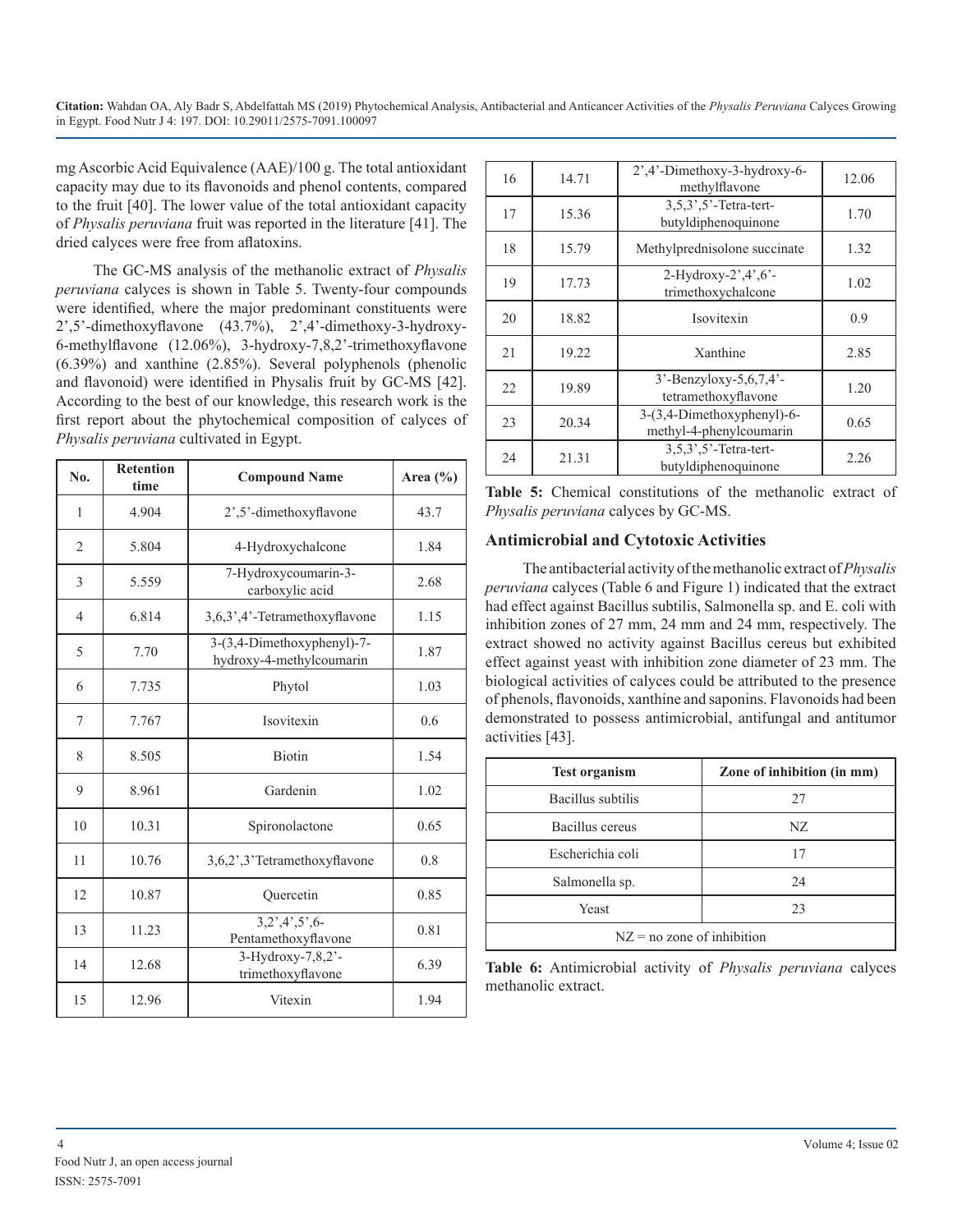

**Figure 1:** [Antimicrobial activity of the methanolic extract of](https://www.ncbi.nlm.nih.gov/pmc/articles/PMC3032914/)  *Physalis peruviana* calyces.

The crude extract of *Physalis peruviana* calyces (Figure 2) were evaluated for their antitumor activities against a human hepatoma (Hep-3B), human gastric (AGS) and human breast (MDA-MB-231) cancer cell lines. Four different concentrations  $(25, 50, 100, 200, \mu g/ml)$  were used in our study. Interestingly, the antitumor activity of the extract against a human gastric cancer cell line (AGS) is superior compared to the other cell lines. The anticancer activity of plants may be due to minerals, phenols and flavonoids [44]. As per literature, saponins had antibacterial, antioxidant and ant carcinogenic properties [45].



**Figure 2:** Cytotoxic activity of the crude extract of *Physalis peruviana* calyces against AGS, Hep3-B and MDA-MB-231cell lines.

## **Conclusion**

The agriculture waste of *Physalis peruviana* calyces cultivated in Egypt may be recommended as a good source of [antimicrobial, antioxidant and anticancer agents. Toxicological](https://www.ncbi.nlm.nih.gov/pubmed/29120759)  and *in-vivo* studies should be carried out to evaluate the potential effectiveness and safety usage of the extract.

# **Acknowledgments**

This research was funded by the Regional Centre for Food and Feed, Agriculture Research Center, Giza, Egypt.

#### **Conflict of Interest**

There is no conflict of interest.

#### **References**

- 1. [Chatzigeorgiou S, Thai QD, Tchoumtchoua J, Tallas K, Tsakiri EN, et](https://www.ncbi.nlm.nih.gov/pubmed/28887920)  [al. \(2017\) Isolation of natural products with anti-ageing activity from](https://www.ncbi.nlm.nih.gov/pubmed/28887920) [the fruits of Platanus orientalis. Phytomed 15: 53-61.](https://www.ncbi.nlm.nih.gov/pubmed/28887920)
- 2. [Ayala-Zavala JF, Rosas-Domínguez C, Vega-Vega V, González-Agu](https://www.ncbi.nlm.nih.gov/pmc/articles/PMC3032914/)ilar GA (2010) Antioxidant enrichment and antimicrobial protection of [fresh-cut fruits using their own by products: looking for integral exploi](https://www.ncbi.nlm.nih.gov/pmc/articles/PMC3032914/)[tation. J Food Sci 75: 175-181.](https://www.ncbi.nlm.nih.gov/pmc/articles/PMC3032914/)
- 3. [Ordoudi SA, Bakirtzi C, Tsimidou MZ \(2018\) The potential of tree fruit](file:///C:/Users/B%20Phaneendra%20Reddy/Desktop/../../user/Downloads/recycling-03-00009.pdf)  [stone and seed wastes in greece as sources of bioactive ingredients.](file:///C:/Users/B%20Phaneendra%20Reddy/Desktop/../../user/Downloads/recycling-03-00009.pdf)  [Recycling 3: 9.](file:///C:/Users/B%20Phaneendra%20Reddy/Desktop/../../user/Downloads/recycling-03-00009.pdf)
- 4. [Sagar NA, Pareek S, Sharma S, Yahia EM, Lobo MG \(2018\) Fruit and](https://onlinelibrary.wiley.com/doi/full/10.1111/1541-4337.12330)  [vegetable waste: Bioactive compounds, their Extraction, and possible](https://onlinelibrary.wiley.com/doi/full/10.1111/1541-4337.12330)  [utilization. Compr rev food sci 17: 512-531.](https://onlinelibrary.wiley.com/doi/full/10.1111/1541-4337.12330)
- 5. [Sadh PK, Duhan S, Duhan JS \(2018\) Agro-industrial wastes and their](https://bioresourcesbioprocessing.springeropen.com/articles/10.1186/s40643-017-0187-z)  [utilization using solid state fermentation: a review. Bioresour Biopro](https://bioresourcesbioprocessing.springeropen.com/articles/10.1186/s40643-017-0187-z)[cess 5: 1.](https://bioresourcesbioprocessing.springeropen.com/articles/10.1186/s40643-017-0187-z)
- 6. [Adámez JD, Samino EG, Sánchez EV, González GD \(2012\)](https://www.sciencedirect.com/science/article/pii/S0956713511003719) *In vitro* [estimation of the antibacterial activity and antioxidant capacity of](https://www.sciencedirect.com/science/article/pii/S0956713511003719) [aqueous extracts from grape-seeds \(](https://www.sciencedirect.com/science/article/pii/S0956713511003719)*Vitis vinifera* L.). Food Control [24: 136-141.](https://www.sciencedirect.com/science/article/pii/S0956713511003719)
- 7. [Rodríguez CS \(2008\) Exploitation of biological wastes for the produc](https://www.ncbi.nlm.nih.gov/pubmed/18543242)[tion of value-added products under solid-state fermentation conditions](https://www.ncbi.nlm.nih.gov/pubmed/18543242). [Biotechnol J 3: 859-870.](https://www.ncbi.nlm.nih.gov/pubmed/18543242)
- 8. Hassanien MFR (2011) *Physalis peruviana*[: A rich source of bioactive](https://www.tandfonline.com/doi/abs/10.1080/87559129.2011.563391)  [phytochemicals for functional foods and pharmaceuticals. Food Rev](https://www.tandfonline.com/doi/abs/10.1080/87559129.2011.563391)  [Int 27: 259-273.](https://www.tandfonline.com/doi/abs/10.1080/87559129.2011.563391)
- 9. [Wu SJ, Ng LT, Chen CH, Lin DL, Wang SS, et al. \(2004\) Antihepatom](https://www.ncbi.nlm.nih.gov/pubmed/14967200)a [activity of Physalis angulata and](https://www.ncbi.nlm.nih.gov/pubmed/14967200) *Physalis peruviana* extracts and their [effects on apoptosis in human Hep G2 cells. Life Sci 74: 2061-2073.](https://www.ncbi.nlm.nih.gov/pubmed/14967200)
- 10. Puente LA, Pinto-Muñoz CA, Castro ES, Cortés M (2011) *Physalis peruviana* Linnaeus, the multiple properties of a highly functional fruit: A review. Food Res Int 44: 1733-1740.
- 11. Zhao Y (2007) Berry fruit, value-added products for health promotion. CRC Press, NW, USA.
- 12. [Lan YH, Chang FR, Pan MJ, Wu CC, Wu SJ, et al. \(2009\) New cy](https://www.sciencedirect.com/science/article/pii/S0308814609002507)[totoxic withanolides from](https://www.sciencedirect.com/science/article/pii/S0308814609002507) *Physalis peruviana*. Food Chem 116: 462- [469.](https://www.sciencedirect.com/science/article/pii/S0308814609002507)
- 13. [Llano SM, Muñoz-Jiménez AM, Jiménez-Cartagena C, Londoño-Lon](https://www.ncbi.nlm.nih.gov/pubmed/29120759)doño J, Medina S (2018) Untargeted metabolomics reveals specific [withanolides and fatty acyl glycoside as tentative metabolites to dif](https://www.ncbi.nlm.nih.gov/pubmed/29120759)[ferentiate organic and conventional](https://www.ncbi.nlm.nih.gov/pubmed/29120759) *Physalis peruviana* fruits. Food [Chem 244: 120-127.](https://www.ncbi.nlm.nih.gov/pubmed/29120759)

5 Volume 4; Issue 02 Food Nutr J, an open access journal ISSN: 2575-7091